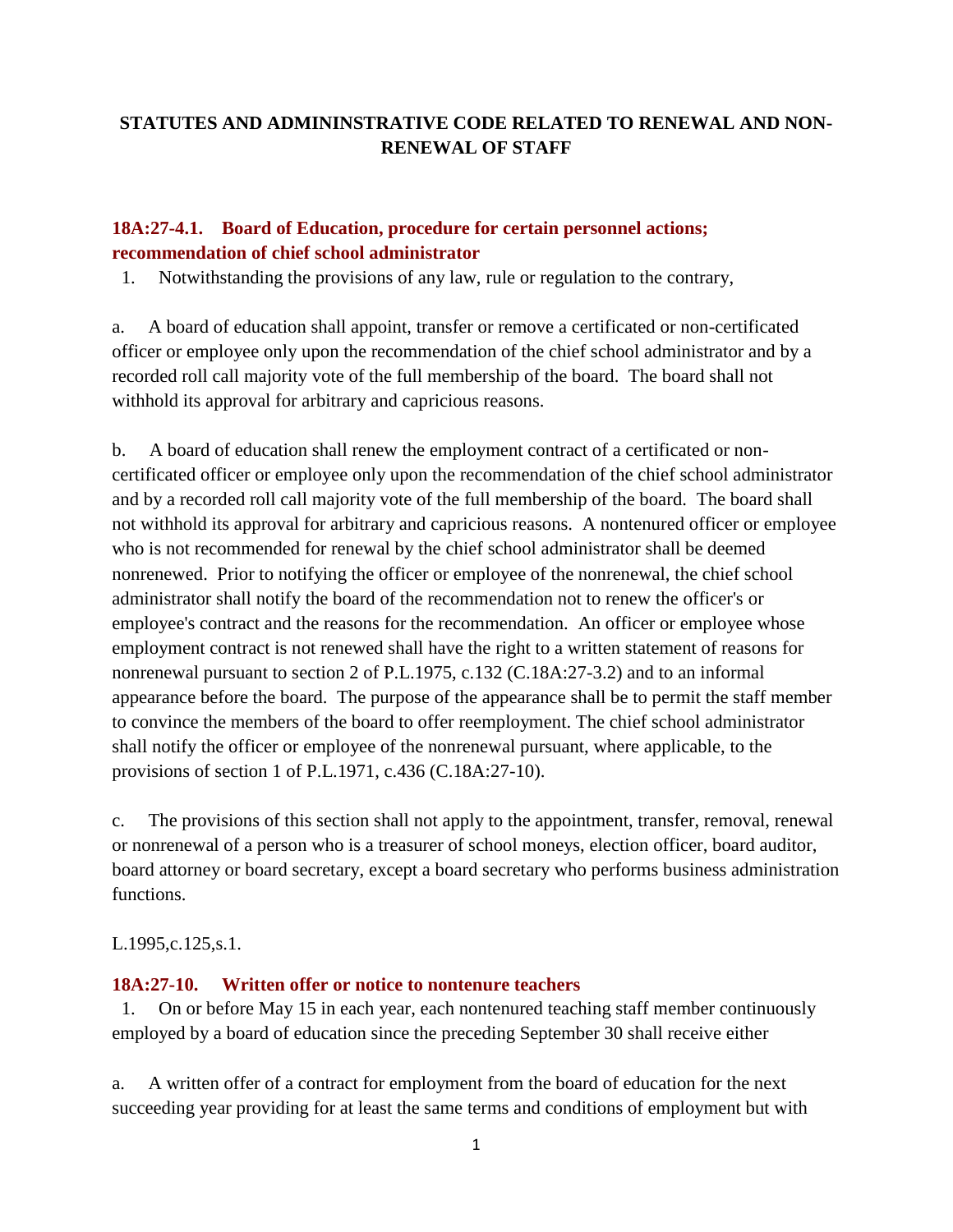such increases in salary as may be required by law or policies of the board of education, or

b. A written notice from the chief school administrator that such employment will not be offered.

L.1971,c.436,s.1; amended 1979,c.23,s.4; 1992,c.159,s.18; 1993,c.100,s.2; 1995,c.125,s.2

### **18A:27-3.2. Teaching staff member; notice of termination; statement of reasons; request; written answer**

 Any teaching staff member receiving notice that a teaching contract for the succeeding school year will not be offered may, within 15 days thereafter, request in writing a statement of the reasons for such nonemployment which shall be given to the teaching staff member in writing within 30 days after the receipt of such request.

L.1975, c. 132, s. 2.

# 6A:10-8.1 Procedure for appearance of nontenured teaching staff members before a district board of education upon receipt of a notice of non-reemployment

(a) Whenever a nontenured teaching staff member has requested in writing and has received a written statement of reasons for non-reemployment pursuant to N.J.S.A. 18A:27-3.2, he or she may request in writing an informal appearance before the district board of education. The written request shall be submitted to the district board of education within 10 calendar days of teaching staff member's receipt of the district board of education's statement of reasons.

(b) The informal appearance shall be scheduled within 30 calendar days from the teaching staff member's receipt of the district board of education's statement of reasons.

(c) Under the circumstances described in this section, a nontenured teaching staff member's appearance before the district board of education shall not be an adversary proceeding. The purpose of the appearance shall be to provide the staff member the opportunity to convince board of education members to offer reemployment.

(d) Each district board of education shall exercise discretion in determining a reasonable length of time for the proceeding, depending upon each instance's specific circumstances.

(e) Each district board of education shall provide to the employee adequate written notice regarding the date and time of the informal appearance.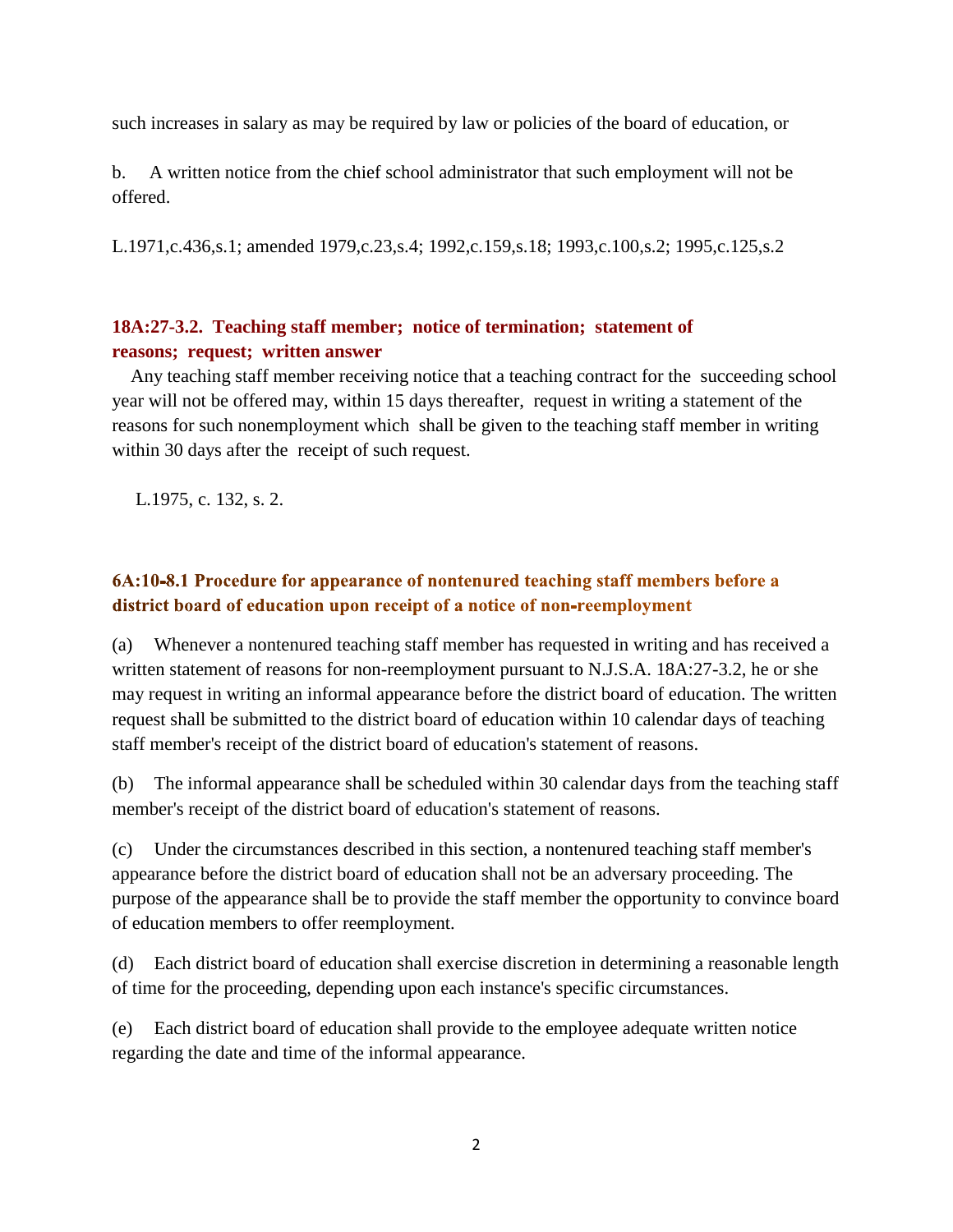(f) The nontenured teaching staff member may be represented by counsel or one individual of his or her choosing.

(g) The staff member may present on his or her behalf witnesses who do not need to present testimony under oath and shall not be cross-examined by the district board of education. Witnesses shall be called one at a time into the meeting to address the board and shall be excused from the meeting after making their statements.

(h) The proceeding of an informal appearance before the district board of education, as described in this section, may be conducted pursuant to N.J.S.A. 10:4-12.b(8).

(i) Within three days following the informal appearance, the district board of education shall notify the affected teaching staff member, in writing, of its final determination. The district board of education may delegate notification to the chief school administrator or board secretary.

### **18A:27-10.1 Findings, declarations relative to teaching paraprofessionals.**

1. The Legislature finds and declares that as school districts that receive federal funding under Title I of the Elementary and Secondary Education Act of 1965 (20 U.S.C. s.6301 et seq.) come under greater pressure to meet standards and demonstrate higher student performance, teachers in those districts are being forced to focus more on curriculum and student test preparation. In response to this pressure, the paraprofessionals that assist teachers are assuming greater responsibility for supporting students in the classroom and the school environment. Paraprofessionals perform a critically important role in providing a thorough and efficient education to the State's public school students. It is therefore fitting and proper to establish measures to enhance employment stability and promote professional development for these individuals.

L.2009, c.227, s.1.

# **18A:27-10.2 Contract, written notice relative to employment of paraprofessional.**

2. a. As used in this section, "paraprofessional" means an individual who is employed in a school district as a school aide or classroom aide who assists a teaching staff member with the supervision of pupil activities.

b. On or before May 15 in each year, a paraprofessional continuously employed since the preceding September 30 in a school district that receives funding under Title I of the federal Elementary and Secondary Education Act of 1965 (20 U.S.C. s. 6301 et seq.) shall receive either: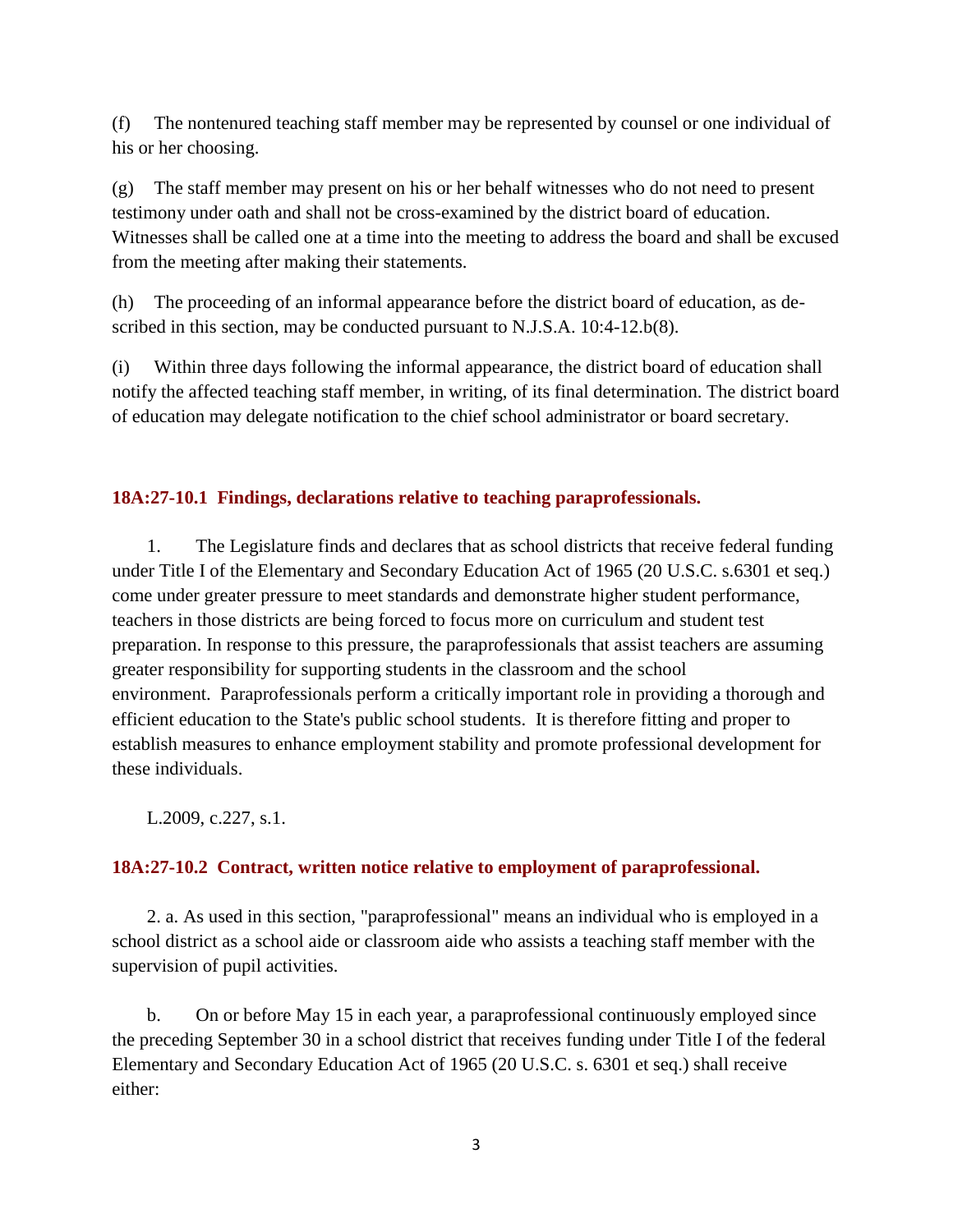(1) a written offer of a contract for employment from the board of education for the next succeeding year providing for at least the same terms and conditions of employment but with such increases in salary as may be required by law or policies of the board of education; or

(2) a written notice from the chief school administrator that employment will not be offered.

L.2009, c.227, s.2.

#### **18A:27-10.3 Dismissal, reduction in compensation; conditions.**

3. a. As used in this section, "paraprofessional" means an individual who is employed in a school district as a school aide or classroom aide who assists a teaching staff member with the supervision of pupil activities.

b. A paraprofessional employed in a school district that receives funding under Title I of the federal Elementary and Secondary Education Act of 1965 (20 U.S.C. s.6301 et seq.) shall be dismissed or reduced in compensation during the term of a contract only for just cause, and may not be dismissed for arbitrary or capricious reasons. A paraprofessional who is dismissed or reduced in compensation shall receive notice of the basis for the dismissal or reduction in compensation and have an opportunity to be heard.

c. Nothing is this section shall be construed to grant tenure to a paraprofessional, interfere with the provisions of a collective bargaining agreement, or affect any other right or remedy that may be available to a school district or paraprofessional pursuant to law.

L.2009, c.227, s.3.

#### **18A:27-10.4 Student teaching performed in district of employment.**

4. a. As used in this section, "paraprofessional" means an individual who is employed in a school district as a school aide or classroom aide who assists a teaching staff member with the supervision of pupil activities.

b. Prior to the beginning of the first full academic year following the enactment of P.L.2009, c.227 (C.18A:27-10.1 et seq.), a regionally-accredited institution of higher education offering coursework for a New Jersey instructional certificate shall adopt policies and procedures to allow a student who is enrolled in a teacher preparation program offered by the institution and who is a paraprofessional employed in a school district that receives funding under Title I of the federal Elementary and Secondary Education Act of 1965 (20 U.S.C. s.6301 et seq.) to perform